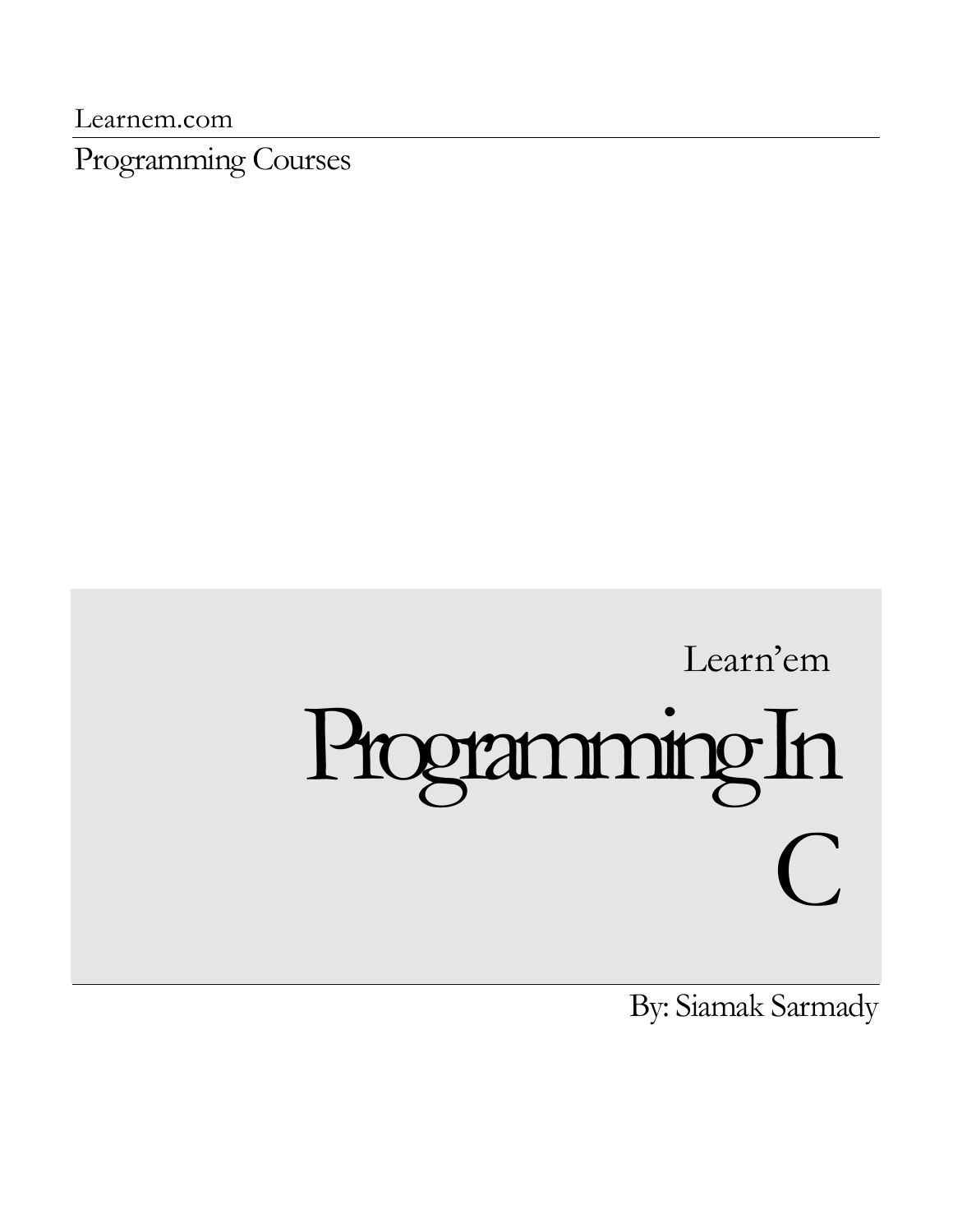LEARN'EM PROGRAMMING COURSES

# Programming in C

Ver. 2.08.01 2000-2008 Learn'em Educational (Learnem.com) By: Siamak Sarmady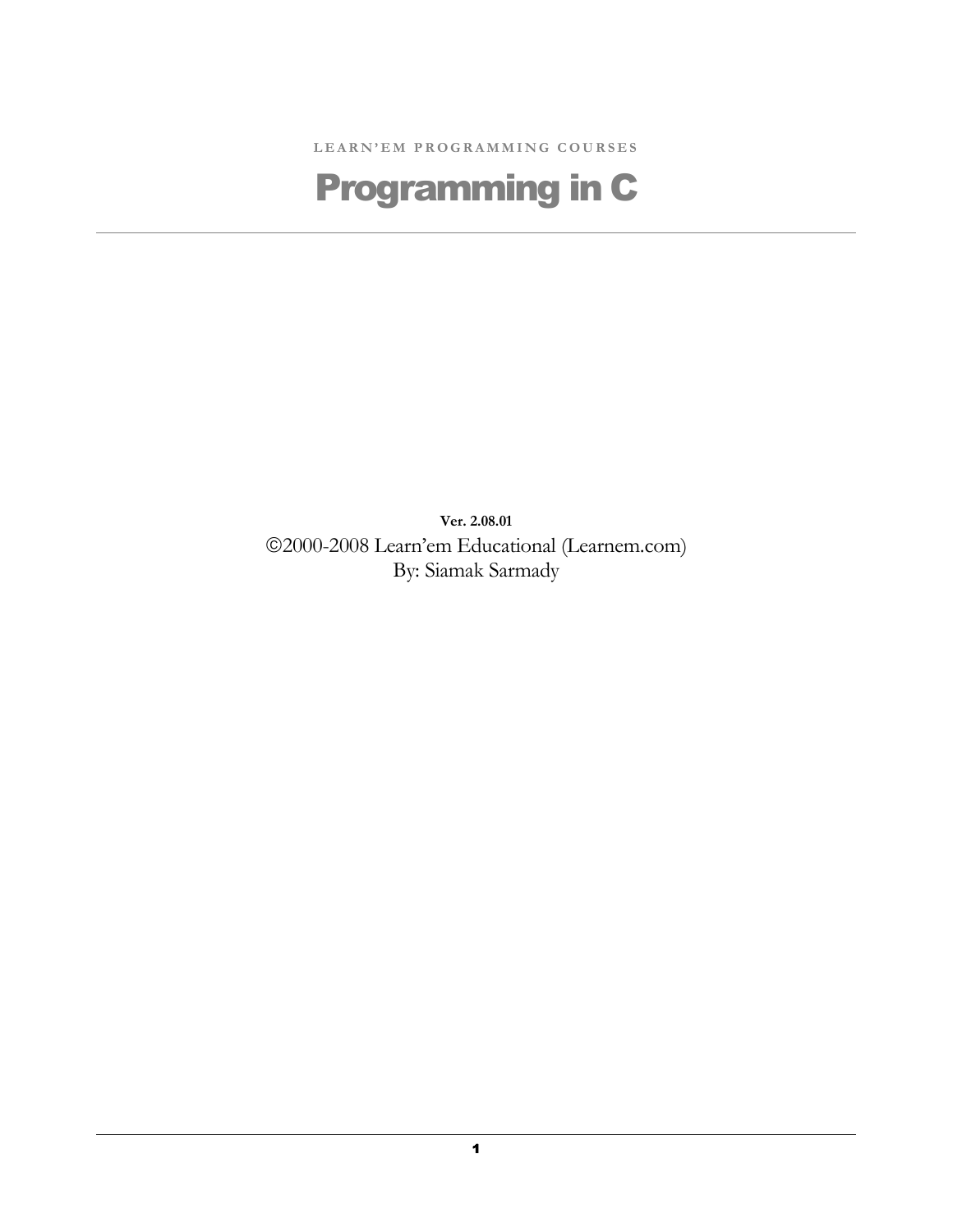# **Table of Contents**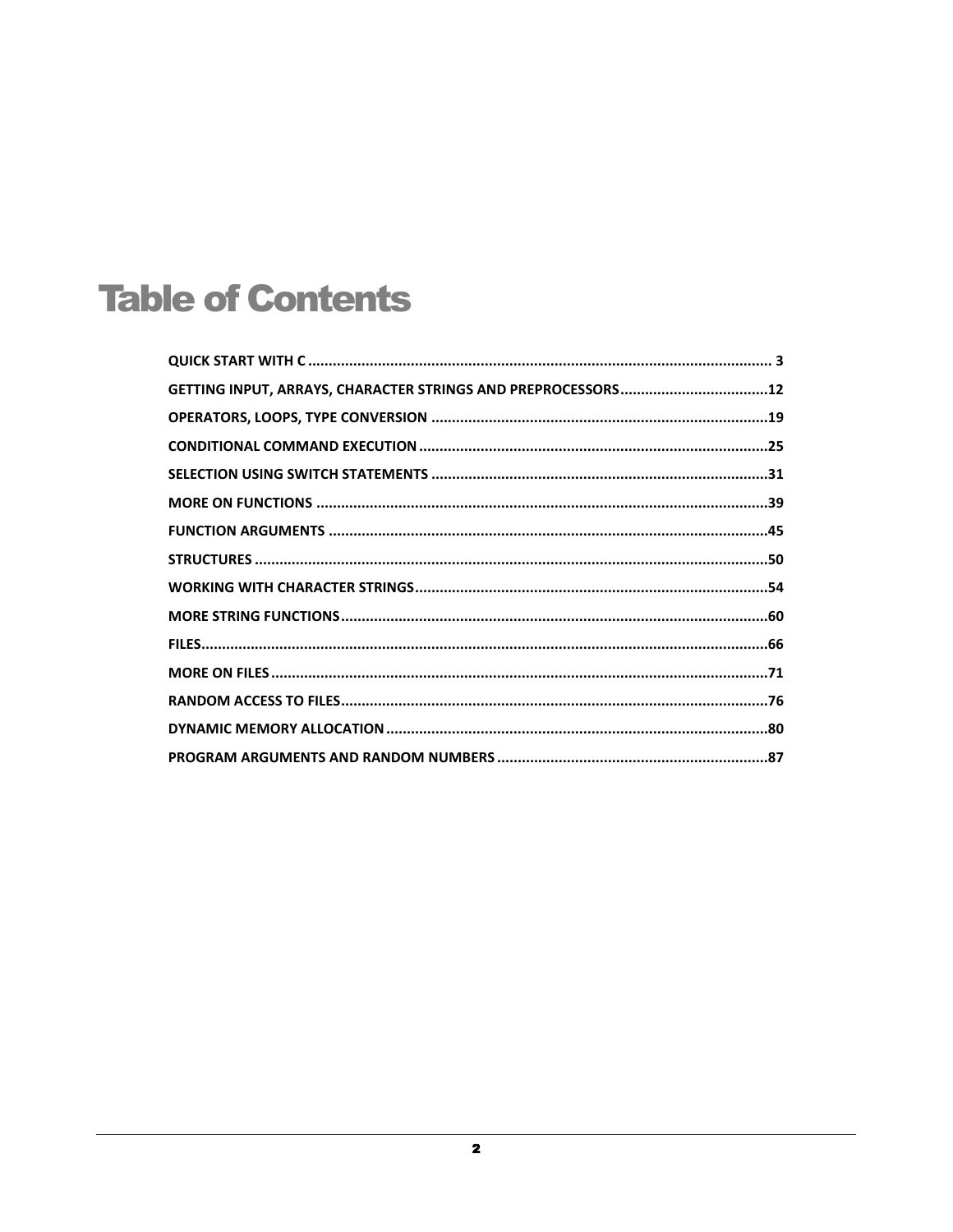# Lesson

1

# Quick Start with C

programming language is perhaps the most popular programming language. C was created in 1972 by Dennis Ritchie at the Bell Labs in USA as a part of UNIX operating system. C was also used to develop some parts of this operating system. From that time C programming language has been the de facto programming language when fast programs are needed or the software needs to interact with the hardware in some way. Most of the operating systems like Linux, Windows™, and Mac™ are either developed in C language or use this language for most parts of the operating system and the tools coming with it. C

This course is a quick course on C Programming language. In our first lesson we will first write our first C program. We will then learn about printing to screen, variables and functions. We assume that you are familiar with at least one of the popular operating systems.

For this course you can use the following compilers or Programming Environments.

- Gcc and cc in Unix and Linux operating systems
- Borland C or Turbo C in DOS operating system or in Command line environment of windows operating system
- "Bloodshed Dev-Cpp" integrated development environment (IDE) gives you a complete and compact programming environment. It comes with "MinGW" and "GCC" C Compilers and you should not need anything else for this course.

We use "Bloodshed Dev-Cpp" for this course and we suggest you also use it. "Bloodshed Dev-Cpp" is free and it can be downloaded from the website http://www.bloodshed.net (currently under the URL http://www.bloodshed.net/dev/devcpp.html).

# Your first C program

Let's write our first C program.

#### **Example 1-1:** example1-1.c

```
#include <stdio.h> 
main() 
{ 
printf("Hello World!\n");
```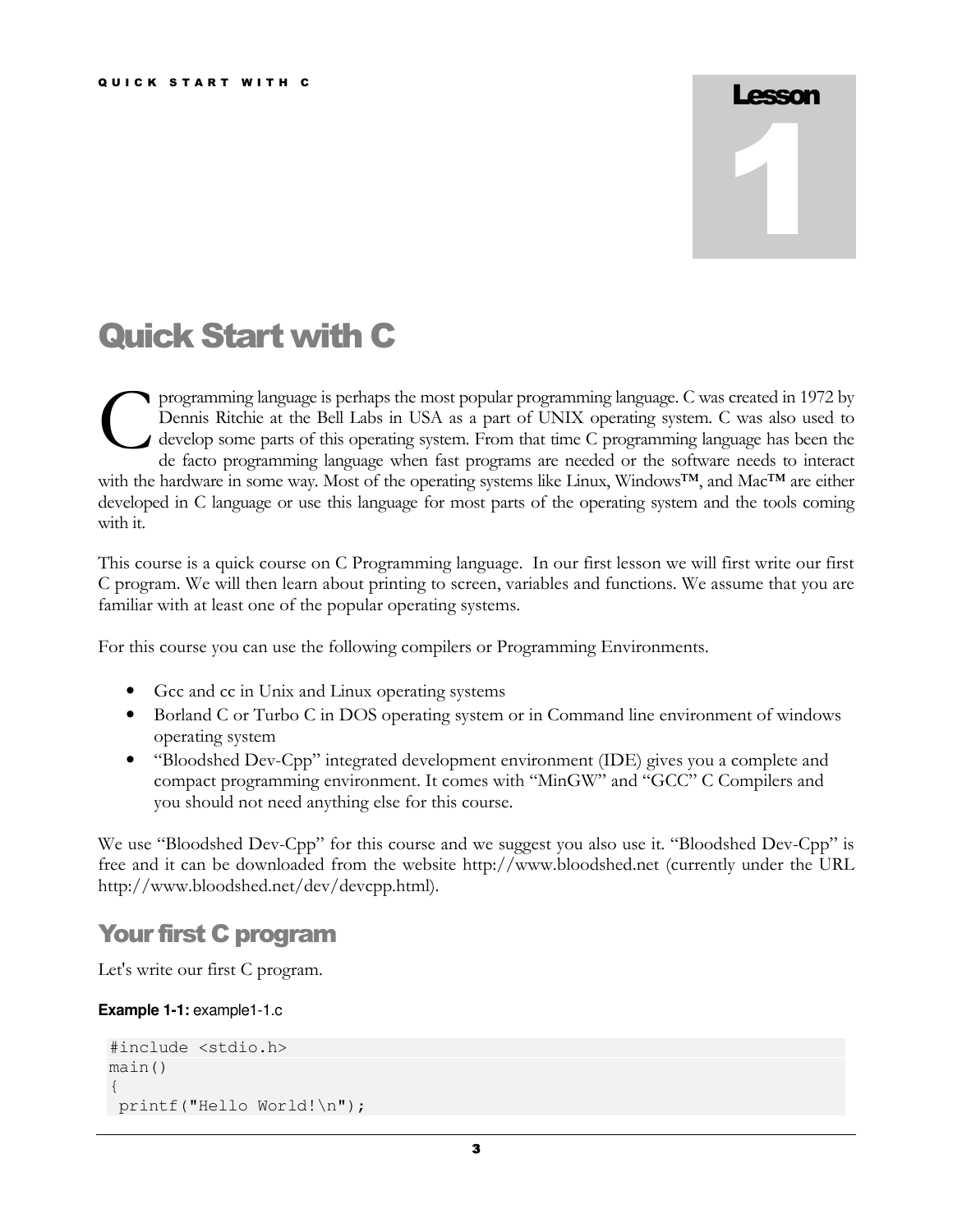system("pause"); //this line is only needed under windows }

First step for running this program is to make a text file containing above code. Be sure that the file is a pure text file. You must save the text file with .c extension.

Then you must compile the source code. The result of compile step is an executable file that you can run it.

If you are running your example on Unix/Linux type operating systems you can remove the line which is commented to be necessary just under Windows.

## Compiling and Running on Unix/Linux

To compile program under Unix operating system use the command:

```
$ cc test.c
```
and under linux type

\$ gcc test.c

The resulting executable file is a.out file. To run this executable you must type:

\$./a.out

Program output must appear on your screen.

Hello World!

# Compiling and Running under Windows with Dev-CPP

To develop, compile and run the program in Bloodshed environment follow below steps. If you have problem working with your compiler you may ask your problem in our support forums.

1- Run bloodshed and select "New -> Project" from File menu. In the appeared window enter a name for your project (Figure 1.1). Also select "Console Application", "C Project" and "Make default Language" as the settings of your application.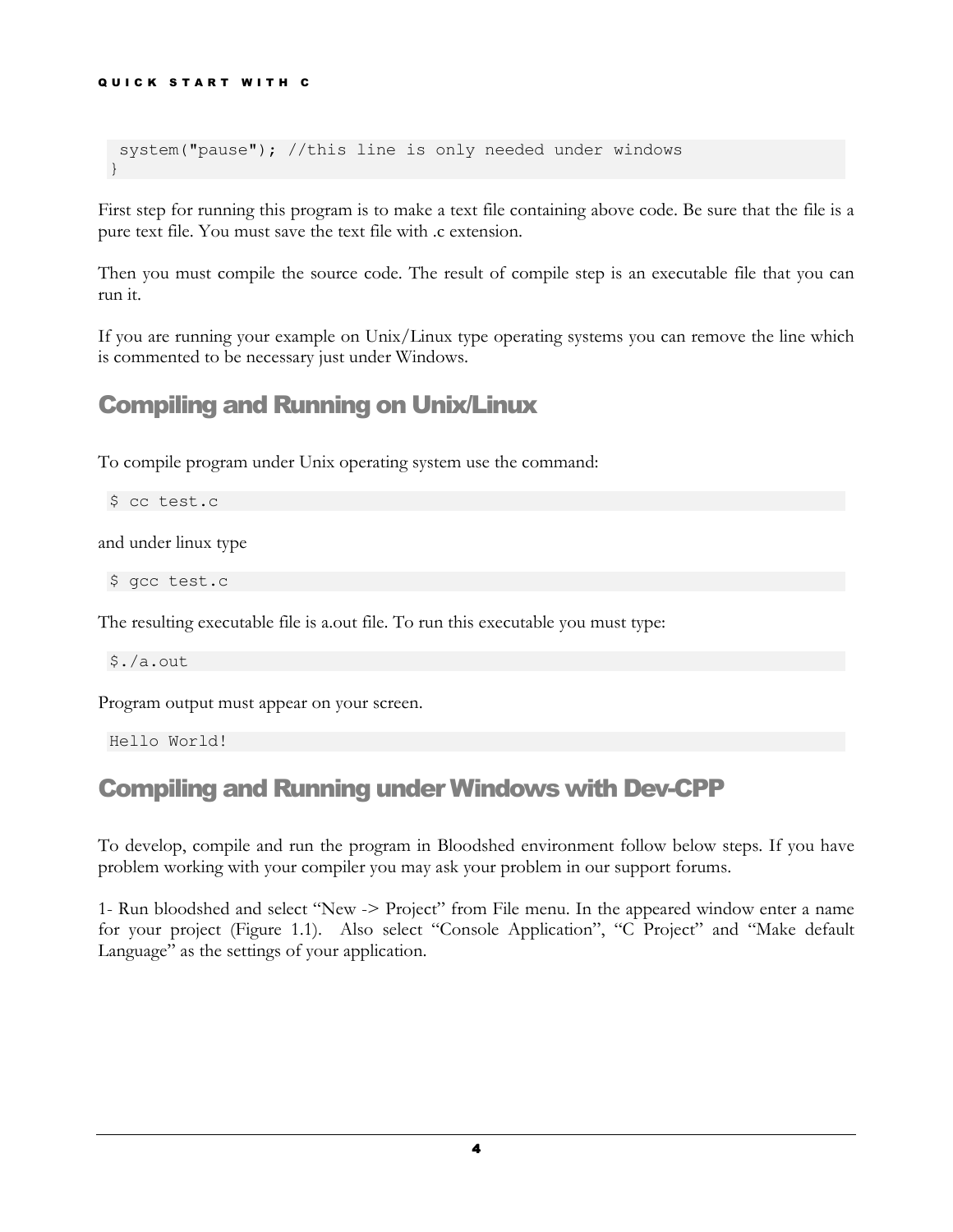

FIGURE 1.1: Creating a new project in Bloodshed Dev-CPP.

2- A window will open and ask for a place to save the project. We suggest that you create a separate directory for each project to avoid their files being mixed with each other (or worse, overwrite each other). A project is a set of related C programming language files. In this case we just have a single C file in our project but big projects may have even hundreds of C files.

| $Dev-C++4.9.9.2$                                                                           |                                                                                          |                             |                                                         |         |                                                      |                |        | $\Box$ $\Box$ $\times$ |
|--------------------------------------------------------------------------------------------|------------------------------------------------------------------------------------------|-----------------------------|---------------------------------------------------------|---------|------------------------------------------------------|----------------|--------|------------------------|
| Edit<br>File                                                                               |                                                                                          |                             | Search View Project Execute Debug Tools CVS Window Help |         |                                                      |                |        |                        |
| 99                                                                                         | <b>Create new project</b>                                                                |                             |                                                         |         |                                                      | $[?] \times$   | Insert | O.                     |
|                                                                                            |                                                                                          | Save in: C-Projects         |                                                         | $\vert$ | ←自合图                                                 |                |        |                        |
| Project Classes De<br>B Compiler   中 Resources   di Compile Log   √ Debug   B Find Results | My Recent<br>Documents<br>Desktop<br>My Documents<br>My Computer<br>My Network<br>Places | File name:<br>Save as type: | Project1.dev<br>Dev-C++ project (".dev)                 |         | $\overline{\phantom{a}}$<br>$\overline{\phantom{a}}$ | Save<br>Cancel |        |                        |
|                                                                                            |                                                                                          | Ready.                      |                                                         |         |                                                      |                |        |                        |
|                                                                                            |                                                                                          |                             |                                                         |         |                                                      |                |        |                        |

FIGURE 1.2: Saving a project in Bloodshed Dev-CPP.

3- Dev-CPP creates the project and generates a sample C language file for you. Dev-CPP creates this first sample C program with the file name "main.c". You should change the source code to the source code of our Example 1-1 (Figure 1.3 and 1.4). After changing the code, press "Save File" button. This will give you the opportunity to change the default "main.c" file name to whatever file name you prefer. You might want to save the file with the related example number (example1-1.c in this case) or you can leave it as it is.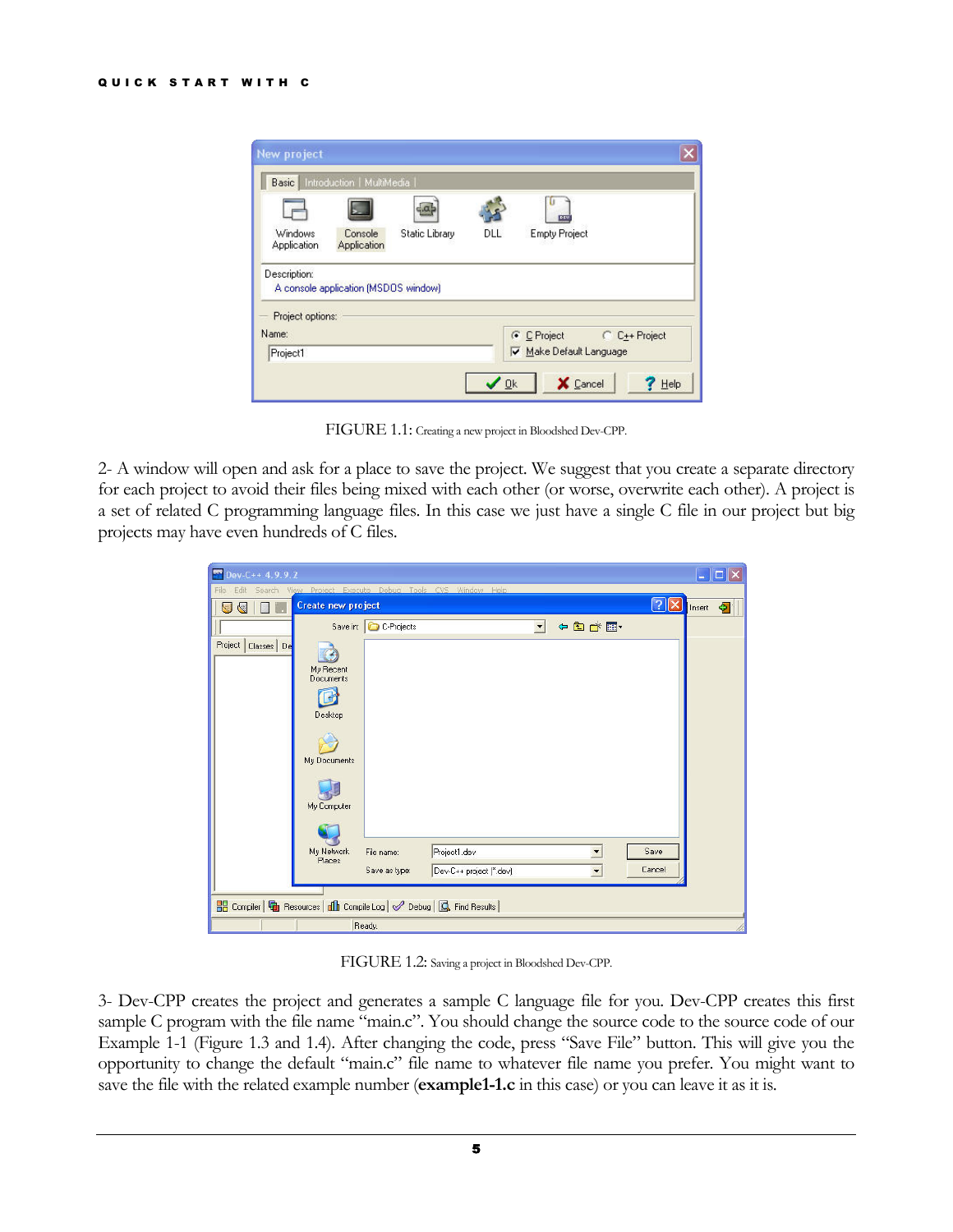#### QUICK START WITH C

| Dev-C++ 4.9.9.2 - [ Project1 ] - Project1.dev                                                                                                                                                                            |  |
|--------------------------------------------------------------------------------------------------------------------------------------------------------------------------------------------------------------------------|--|
| File Edit Search View Project Execute Debug Tools CVS Window Help                                                                                                                                                        |  |
| $\vert$ $\mathbb{B}$ $\Box$ $\mathbb{B}$ $\mathbb{B}$ $\varphi$ $\vert$ $\Box$ New $\vert$ $\mathbb{B}$ Insert $\vert \mathbf{\Phi} \vert$<br>$\Box$ $\Box$ $\Box$ $\Box$<br><b>220</b><br><b>BBBF</b><br>$\bullet$<br>U |  |
| $\blacktriangledown$<br>$\blacktriangledown$                                                                                                                                                                             |  |
| [*] main.c<br>Project Classes Debut                                                                                                                                                                                      |  |
| #include <stdio.h><br/>Project1<br/>日塚</stdio.h>                                                                                                                                                                         |  |
| main.c<br>#include <stdlib.h></stdlib.h>                                                                                                                                                                                 |  |
| int main(int argc, char *argv[])<br>₹<br>system("PAUSE");<br>return 0;<br><b>Save File</b>                                                                                                                               |  |
| BB Compiler   http://esources   dil Compile Log   √ Debug   Q Find Results                                                                                                                                               |  |
| Modified Insert<br>9 Lines in file                                                                                                                                                                                       |  |



| M Dev-C++ 4.9.9.2 - [ Project1 ] - Project1.dev                                                                                                                                                                     |                                         |
|---------------------------------------------------------------------------------------------------------------------------------------------------------------------------------------------------------------------|-----------------------------------------|
| File Edit Search View Project Execute Debug Tools CVS Window Help                                                                                                                                                   |                                         |
| <b>BBBF</b><br>11111<br>開宿相<br>昌<br>$\Leftrightarrow$<br>$\mathbf{C}$<br>H<br>图                                                                                                                                     | $B = 1$<br>O.<br>New<br><b>可</b> Insert |
| $\blacktriangledown$<br>$\blacktriangledown$                                                                                                                                                                        |                                         |
| [*] main.c<br>Project  <br>Classes Debug                                                                                                                                                                            |                                         |
| #include <stdio.h><br/>Project1<br/>日禄<br/>main.c<br/>main()<br/><math>\left\{ \right.</math><br/><math>print(f("Hello World! \n')):</math><br/>system("pause"):<br/>b.<br/><b>Compile and Run Button</b></stdio.h> |                                         |
|                                                                                                                                                                                                                     |                                         |
| BB Compiler   中 Resources   fh Compile Log   √ Debug   良 Find Results                                                                                                                                               |                                         |
| Modified Insert<br>7 Lines in file<br>1:19                                                                                                                                                                          |                                         |

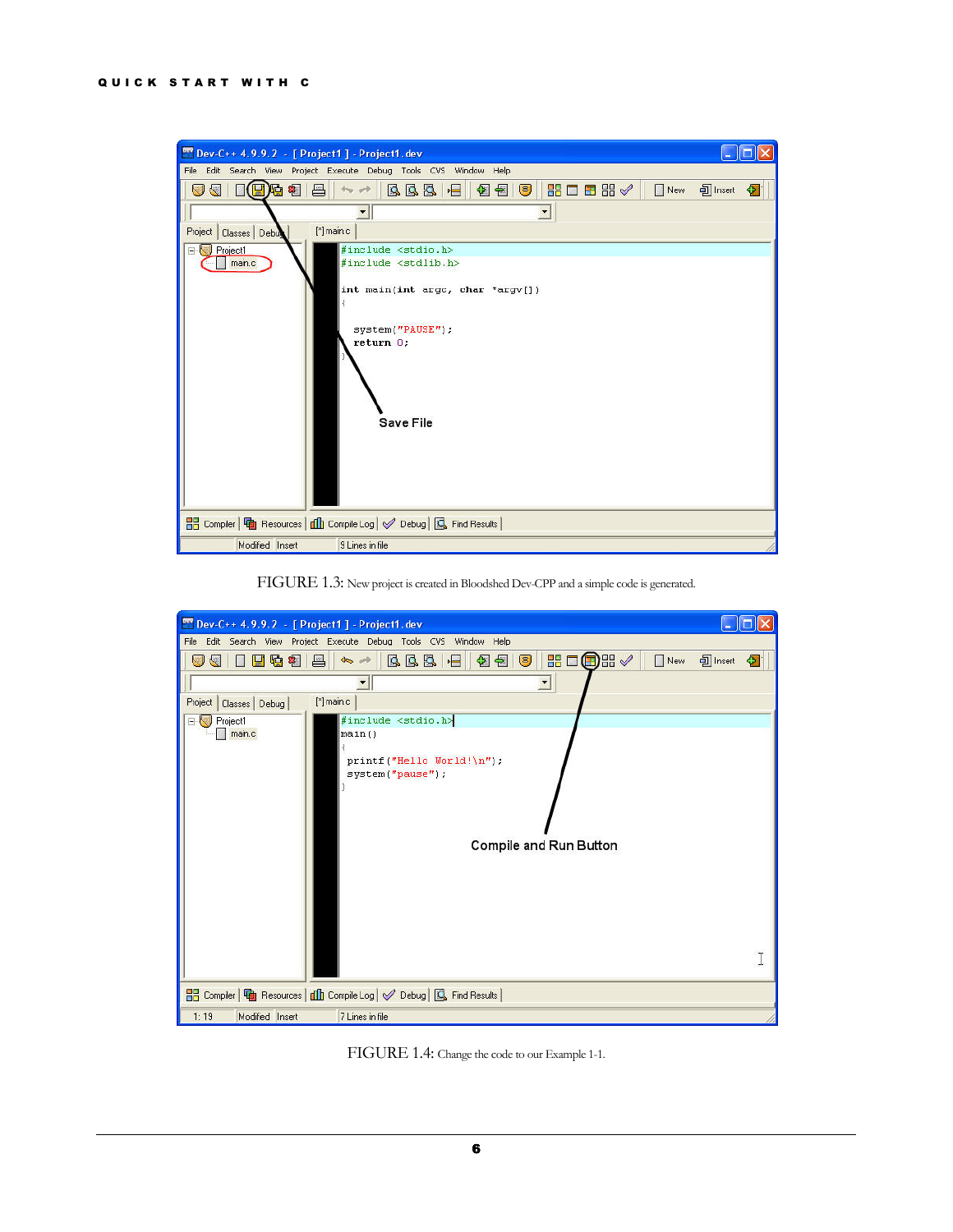#### Q U I C K S T A R T W I T H C

4- Click on "Compile and Run" button (or press F9 key). This will compile the code to machine executable format and run the program (Figure 1.5). To close the output window press any key in output window.

|                       |        | TV Dev-C++ 4.9.9.2 - [ Project1 ] - Project1.dev                      |                     |                       |           | ш.                                |
|-----------------------|--------|-----------------------------------------------------------------------|---------------------|-----------------------|-----------|-----------------------------------|
| File<br>Edit          |        | Search View Project Execute Debug Tools CVS Window Help               |                     |                       |           |                                   |
| G<br>閿                | 中 8    | 昌<br>QQQ<br>40 0                                                      | $\bullet$<br>围<br>恒 | $\circledcirc$<br>EE. | New<br>温度 | <b>可</b> Insert<br>$\ddot{\circ}$ |
|                       |        | ev F:\C-Projects\Project1\Project1.exe                                |                     |                       |           | $ \Box$ $\times$                  |
| ⊟ <mark>S</mark> D Pr |        | Project (Hello World!<br>Press any key to continue                    |                     |                       |           |                                   |
|                       |        |                                                                       |                     |                       |           |                                   |
|                       |        | B Compiler   h Resources   d D Compile Log   √ Debug   B Find Results |                     |                       |           |                                   |
| 1:19                  | Insert | 7 Lines in file                                                       |                     |                       |           |                                   |

FIGURE 1.5: Output window shows the result of the program.

If you look into the directory which you saved your project, you will find 5 different files:

- main.c (main C program file)
- main.o (intermediate compile file called "object file")
- **Makefile.win** (Make file is used by Dev-CPP compile settings of your project)
- **Project1.dev** (Project File contains Dev-CPP settings of your project)
- **Project1.exe** (Executable file which can be run independent from Dev-CPP or C Compiler)

The final product of your C program is the windows executable (.exe) file. You will normally distribute the executables of your software to users and keep the source code (\*.c) for your own.

# Details of Test program

#### • #include <stdio.h>

Tells C compiler to include the file "stdio.h" in this point of your C program before starting compile step. This "include file" contains several definitions, declarations etc.

• main()

C program consist of one or more functions. Functions are building blocks of C programs. main() function is different from other functions by that it is the start point of program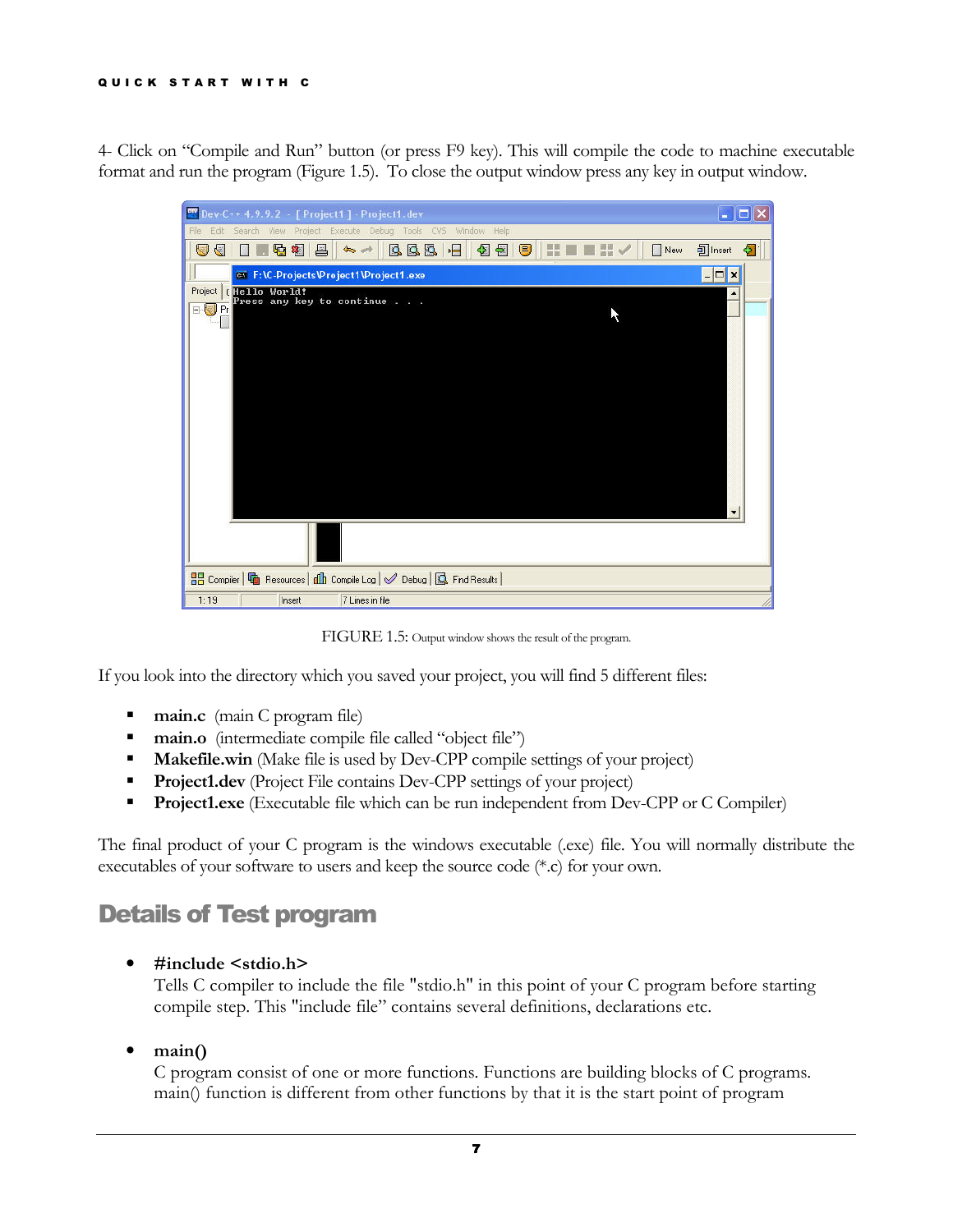execution. Our program contains only function while complicated programs may contain thousands.

 $\bullet$  {

Opening brace marks the start of a block. Closing brace will mark its end. This one marks main () function start

#### • printf("Hello world!");

This line of code prints the statement between quotation marks on your output screen.  $\ln$  tells program to start a new line in output screen.

Each command line in C ends with ";" character. Control statements are exceptions. You will soon be able to determine when you must use ; to end a line of code.

#### system("pause");

The output window will close in Windows™, immediately after program execution has been finished. In this way you will not be able to see results of the execution (as it happens very fast). We have put this command to pause the window and wait for a keystroke before closing the window. You can remove this line from our examples if you do not use Windows operating system. This command actually sends the "pause" command to windows operating system and windows runs the its "pause" command at this point. We will learn more about this command in later lessons.

• }

closes main() function.

This program contains only one function while complicated programs may contain several functions.

# Data Types and Variables

C uses several data types of data. These include characters, integer numbers and float numbers. In C language you must declare a variable before you can use it. By declaring a variable to be an integer or a character for example will let computer to allocate memory space for storing and interpreting data properly.

# Naming a variable

It is better that you use meaningful names for your variables even if this causes them to become long names. Also take this in mind that C is case sensitive. A variable named "COUNTER" is different from a variable named "counter".

Functions and commands are all case sensitive in C Programming language. You can use letters, digits and underscore character to make your variable names. Variable names can be up to 31 characters in ANSI C language.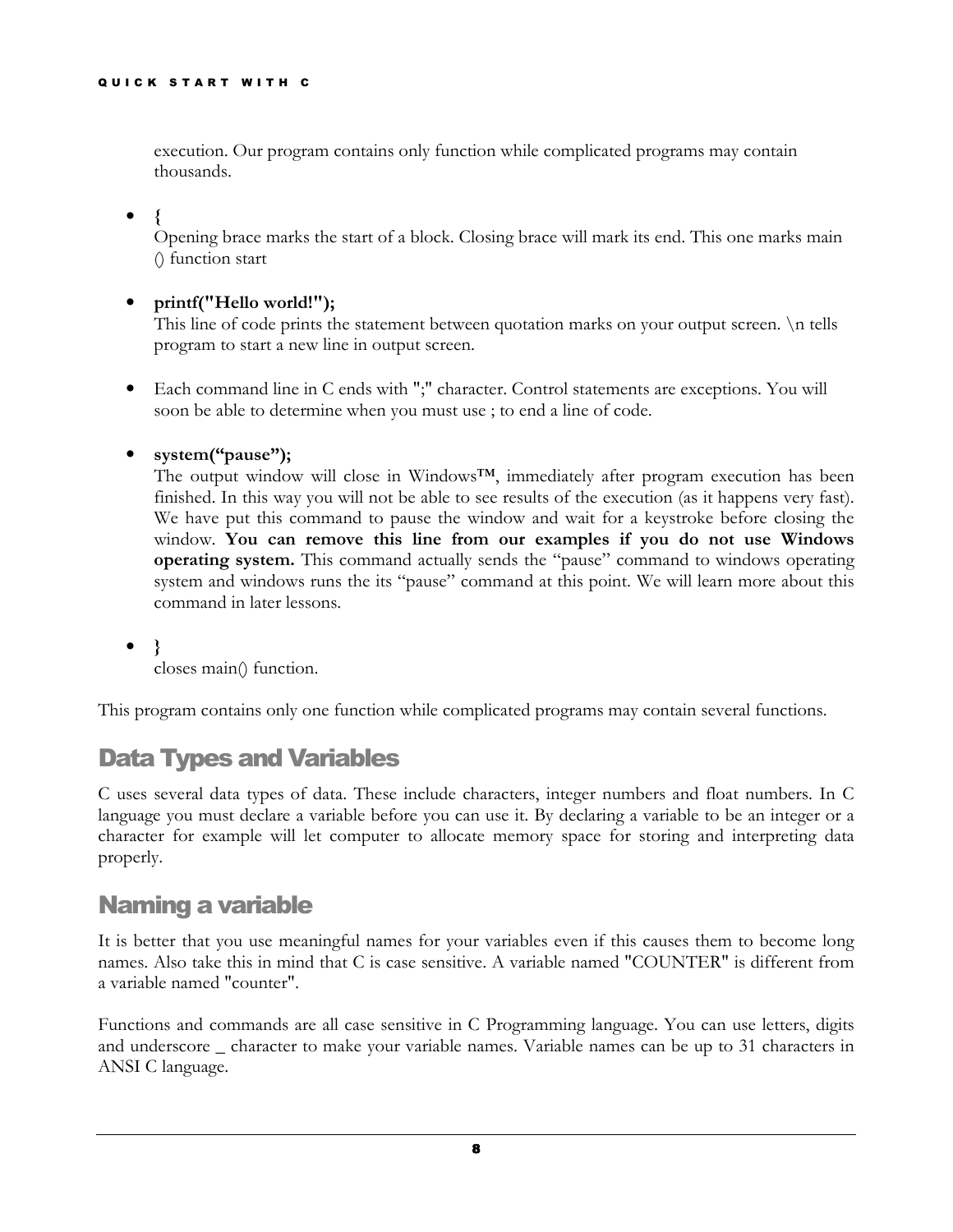The declaration of variables must take place just after the opening brace of a block. For example we can declare variables for main() function as below code:

```
main() 
{ 
int count; 
float sum,area; 
. 
. 
. 
}
```
First character in a variable name must be a letter or an underscore character. It cannot be a C programming language-reserved word (i.e. Commands and pre defined function names etc). An example for using variables comes below:

#### **Example 1-2:** example1-2.c

```
#include<stdio.h> 
main() 
{ 
  int sum; 
 sum=12;
  sum=sum+5; 
  printf("Sum is %d",sum); 
  system("pause"); 
}
```
General form for declaring a variable is:

Type name;

The line sum=sum+5; means: Increase value of sum by 5. We can also write this as sum+=5; in C programming language. printf function will print the following:

Sum is 17

In fact %d is the placeholder for integer variable value that its name comes after double quotes.

Common data types are:

int integer long long integer float float number double long float char character

Other placeholders are: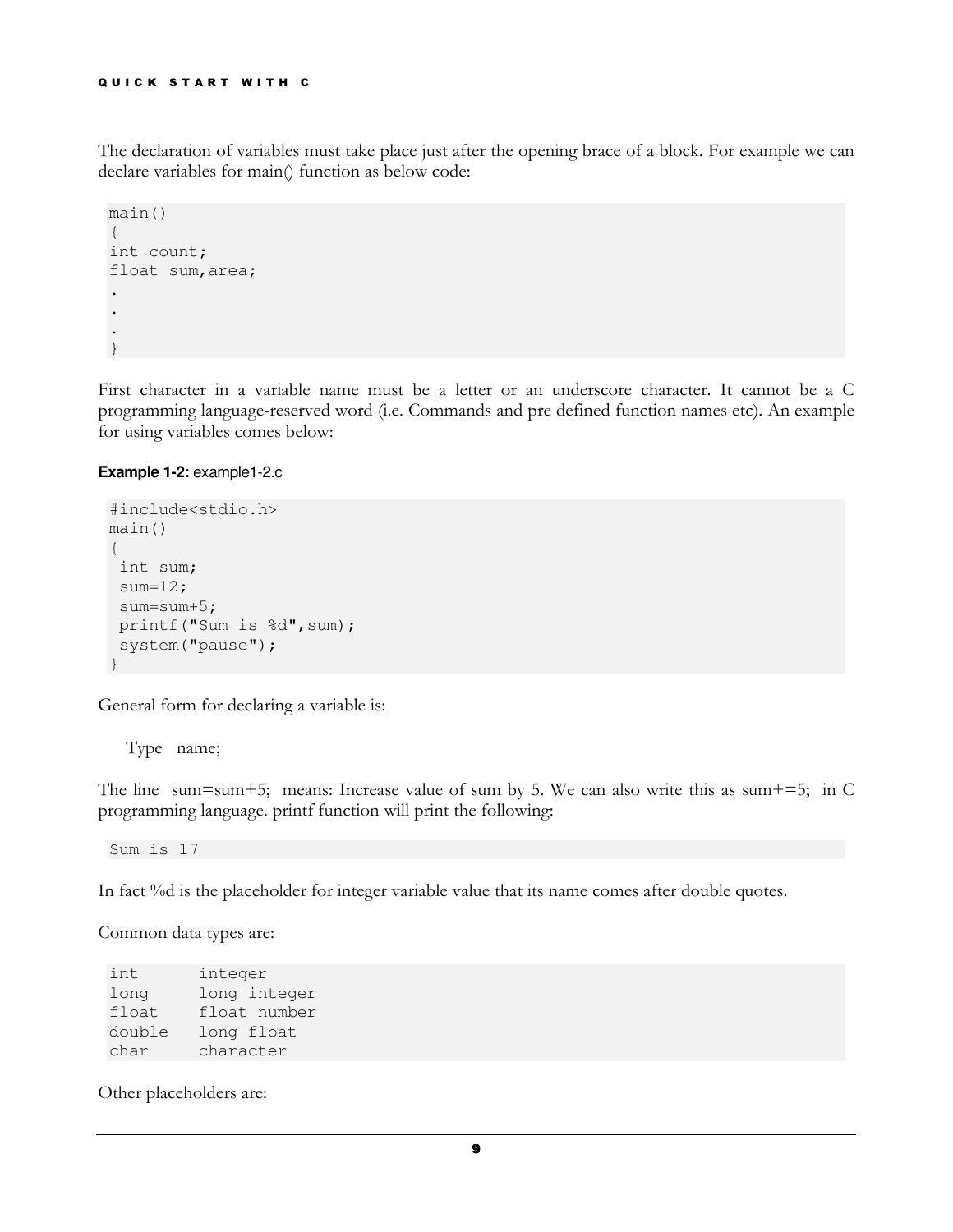| %d  | decimal integer           |
|-----|---------------------------|
| 8ld | decimal long integer      |
| ိဒ  | string or character array |
| xi  | float number              |
| %e  | double (long float)       |

printf () function used in this example contains two sections. First section is a string enclosed in double quotes. It is called a format string. It determines output format for printf function. Second section is "variable list" section.

We include placeholders for each variable listed in variable list to determine its output place in final output text of printf function.

# Control characters

As you saw in previous examples \n control character makes a new line in output. Other control characters are:

```
\n New line 
\t tab 
\r carriage return 
\f form feed 
\v vertical tab
```
# Multiple functions

Look at this example:

#### **Example 1-3:** example1-3.c

```
#include<stdio.h> 
main() 
{ 
   printf("I am going inside test function now\n"); 
   test(); 
  printf("\nNow I am back from test function\n");
   system("pause"); 
} 
test() 
{ 
   int a,b; 
  a=1;
 b=a+100; printf("a is %d and b is %d",a,b); 
}
```